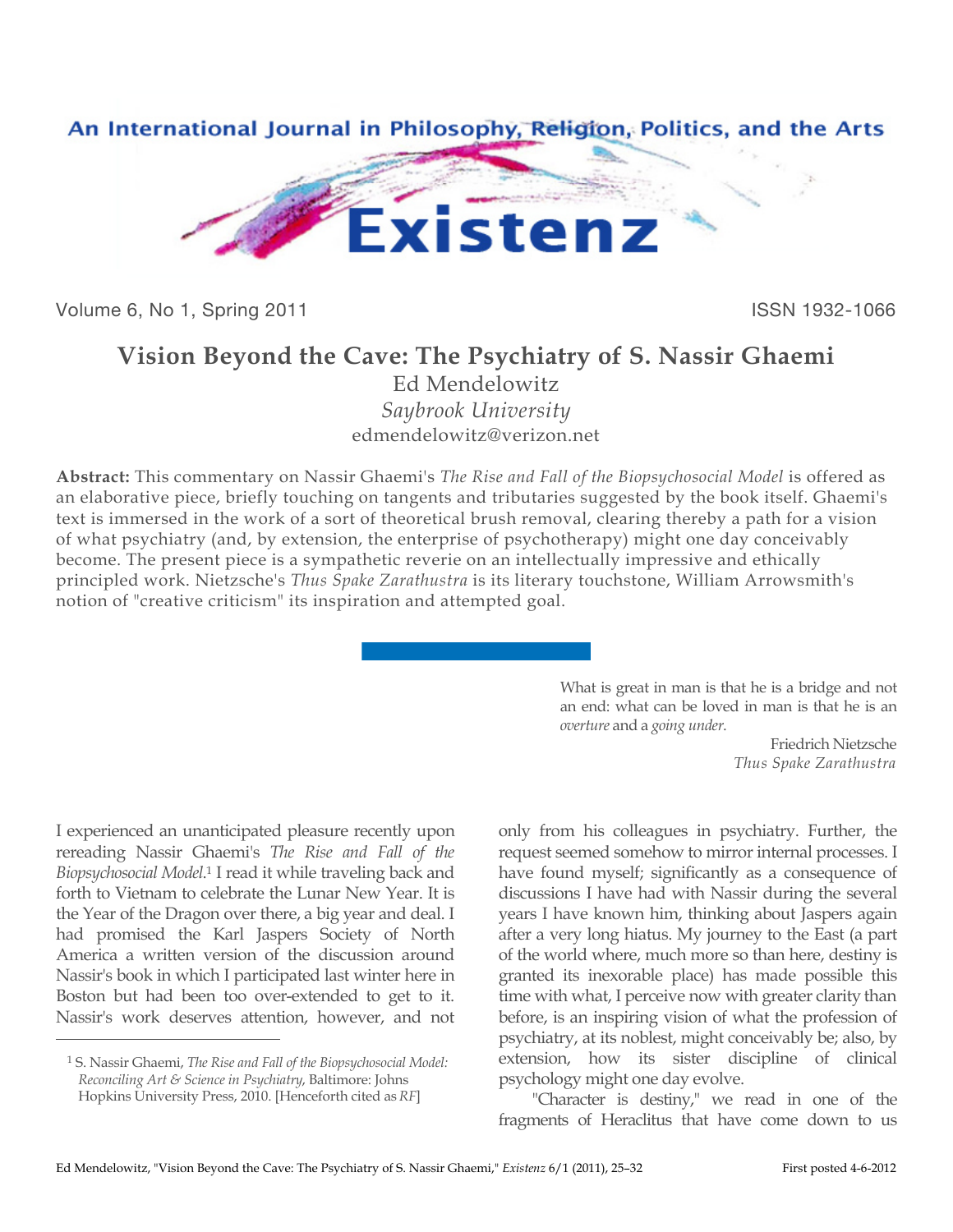through the corridors of time. Character is, indeed, one of the things I would like especially to get across. At a certain point, our books and journal articles, our preoccupations and ideals, disclose something about who we are and what drives us—something about character. ("Your true self," Nietzsche once mused, "does not lie deeply concealed within you but immeasurably high above you, or at least above what you usually take for your ego."2) Nassir is an unusually literate man with interests in all sorts of things. He must surely be one of psychiatry's most impressive "thinkers," and, given what I suspect is an oftentimes rather hardheaded colleagueship, can be forgiven when, here and there, one brushes up against just the faintest hint of ostentation. He is given to trying out different stylistic approaches so as to get at the state of affairs and pretense of things, thereby making way for an envisioned future. The result is a strong and insistent voice, one informed by clarity of thought and broad erudition, qualities increasingly rare at this moment in time. Ghaemi's circumspect discussion of theory and Zeitgeist—and, further, what I focus on especially here: the place of the humanities—is impressive, a consequence of a disciplined and principled mind. Also, for want of a better term, of character.

## **The Pace of Art**

Early on in *The Rise and Fall,* we find a graphic representation of the manifold practical and theoretical shortcomings associated with the biopsychosocial (BPS) model that typify mainstream psychiatry. A circle denoting what we might take, hypothetically, as "total understanding" contains four embedded and intersecting points of observation (medical, behavioral, psychological, and social) associated with a catholicappearing yet confused conception of things that Ghaemi is striving hard to upend. The diagram, it may be seen at a glance, reveals significant areas of functioning and experience that are accounted for by none of the extant means of approach. It is a visual depiction of the presuppositions of BPS-like eclecticism and, further, its evident shortcomings. So much territory remains unexplored, a vast unknown perhaps unrecognized by alternately myopic or muddled observers even when one or more perspectives are conjoined. The standard ways of knowing come up  $\overline{a}$ 

woefully short, whether due to this or that fundamentalist exclusion or a cavalier faith under the guise of professional largesse in having, eclectically, covered the whole.

This illustration, interestingly, recalls what Nietzsche calls "the circle of science" about which he writes in *The Birth of Tragedy* (originally published, it is not irrelevant to recall, as *The Birth of Tragedy Out of the Spirit of Music*):

Science, spurred by its powerful illusion, speeds irresistibly toward its limits where its optimism, concealed in the essence of logic, suffers shipwreck. For the periphery of the circle of science has an infinite number of points; and while there is no telling how this circle could ever be surveyed completely, noble and gifted men nonetheless reach, e'er half their time and inevitably, such boundary points on the periphery from which one gazes into what defies illumination. When they see to their horror how logic coils up at these boundaries and finally bites its own tail—suddenly the new form of insight breaks through, *tragic insight* which, merely to be endured needs art as a protection and remedy.3

An astonishing passage reminding us just how well it is possible to write about even difficult and nuanced things and, also, the inevitability of art. Nietzsche's metaphor influenced Jaspers (emphatically, one of the pantheon of lofty spirits informing Nassir's vision and ideals) himself in a quite profound way. Jaspers speaks to the void ("sinking into nullity") and also possibility ("the supreme possibility of freedom even in the face of impossibility"), $4$  elaborating Nietzschean boundary or limit situations that throw one into shipwreck and dread for better or worse. It is the paradoxical tension between polarities that is noteworthy: "both alternatives," Jaspers counsels, "are possible."5

It is altogether fitting, however unexpected, that Ghaemi speaks thoughtfully to and admiringly of the place of art in approaching richer understanding of

<sup>2</sup> In Walter Kaufmann, *Nietzsche: Philosopher, Psychologist, Antichrist*, Princeton, NJ: Princeton University Press 1974, p. 159. [Henceforth cited as *NP*]

<sup>3</sup> Friedrich Nietzsche, "The Birth of Tragedy," in Walter Kaufmann, ed., *Basic Writings of Nietzsche*, New York: Modern Library 1968, pp. 1-144, here pp. 97-8. [Henceforth cited as *BT*]

<sup>4</sup> Karl Jaspers, *Man in the Modern Age*, transl. Eden and Cedar Paul, Garden City, NY: Anchor Books, 1957. [Henceforth cited *MM*]

<sup>5</sup> Karl Jaspers, *Philosophy of Existence*, transl. Richard F. Grabau, Philadelphia: University of Pennsylvania Press, 1971.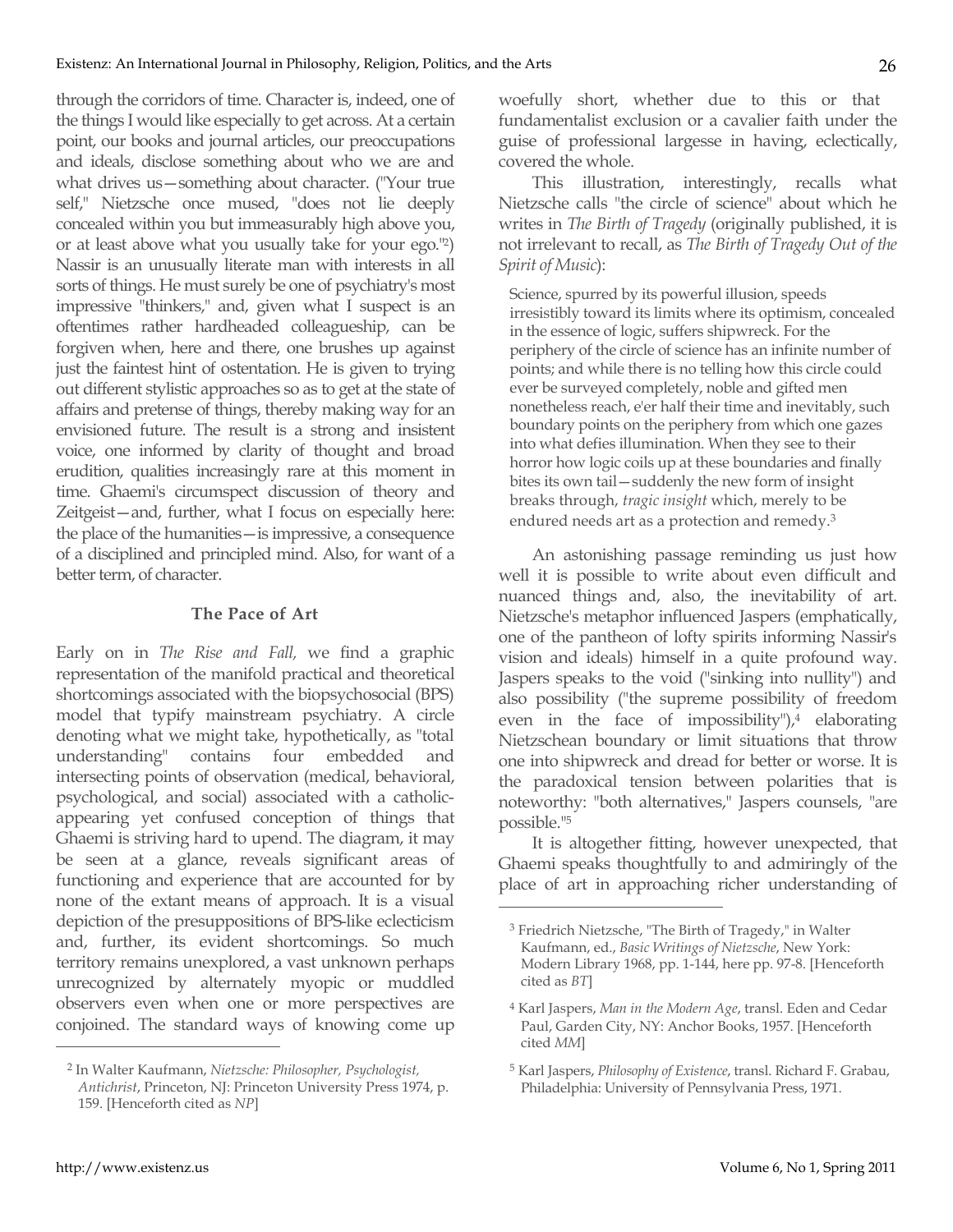human wellbeing and malaise. Biological approaches to the easing of the mind's excessive travail constitute an often appropriate, even necessary, response; they do not, however, explain or treat all, something we cannot reasonably expect them to do. The same may be said for psychological and sociological perspectives. Art, though many may have still not heard the news, is also a means of apprehending what would go otherwise overlooked and has even its therapeutic aspects as well. Here, then, to flesh out just a bit more this theme, a few eloquent reveries on the place of the arts by a handful of artists/poets of astonishing introspective capability and eloquence:

Art flies around truth, but with the definite intention of not getting burnt. Its capacity lies in finding in the dark void a place where the beam of light can be intensely caught, without this having been perceptible before.<sup>6</sup> Franz Kafka

*The Blue Octavo Notebooks*

Art, like science, is a means of assimilating the world, an instrument for knowing it in the course of man's journey towards what is called "absolute truth" ... Art could be said to be a symbol of the universe, being linked with that absolute spiritual truth which is hidden from us in our positivistic, pragmatic activities.<sup>7</sup> Andrey Tarkovsky *Sculpting in Time*

We possess art less we perish of the truth.

Friedrich Nietzsche *The Birth of Tragedy*

 $\overline{a}$ 

Such words and conceptions may seem a bit abstract to those not yet "within hearing distance"8 and, hence, far removed from the spheres of concern of the workaday psychiatrist or psychotherapist. We are, however, quoting creative spirits of staggering native psychological genius whose works continue to startle and inspire literature, thought and art long after their respective lives and deaths. The quote by the Russian auteur Tarkovsky (Ingmar Bergman often cited him as the most important filmmaker of our time) suggests, as Nassir too repeatedly does, multiple ways of knowing. (Pluralism, urges Ghaemi incessantly through his books, not eclecticism.) It suggests, further, a potential

crossroad between art and the potential for change we tend to associate with psychotherapy. Federico Fellini, another filmmaker of genius, reflects on this intersection between art and psychotherapy in the following way:

I am not a "therapeutic" artist, my films don't suggest solutions or methods, they don't put forward ideologies. All I do is bear witness to what happens to me, interpret and express the reality that surrounds me. If, through my films ... people come to an equal awareness of themselves, then they have achieved the state of clear-sighted detachment ... which is essential in making new choices, in bringing about [change].9

The artist, both filmmakers suggest, proceeds by intuition/imagination even more than reason, a point that Nassir, too, explicitly develops and underscores.

We note, then, at the very least the benefit of an open yet discriminating mind. William James (also very high up in Nassir's pantheon of exemplars) upon visiting his former lab student Gertrude Stein many years later in Paris was thrilled upon entering her flat to find all those Picassos, Cezannes, and Matisses hung on the walls. "He looked and gasped," Stein later recalled, "I told you ... I always told you that you should keep your mind open."10 James understood with especial clarity both the place and limitations of science and, in this regard, practiced exactly what he preached. For her part, Stein, patroness of modern literature, art and the avant-garde, was similarly open to learning from manifold quarters, with James her most admired instructor. "William James," she once exclaimed, "taught me all I know" (*PN* 155). Here the complementariness of ways of knowing (each in its own place and informing the others) is the essential thing.

## **The Place of Music**

Out of the spirit of music. It is noteworthy that Nietzsche honors music in such a way in his earliest book. Nietzsche himself was an accomplished musician, improvisation being for him its most sublime expression. Even after madness had overtaken his cognitive faculties, his ability to extemporize at the

<sup>6</sup> Franz Kafka, *The Blue Octavo Notebooks*, transl. Ernst Kaiser and Eithne Wilkins, Cambridge, UK: Exact Change, 1991, p. 39.

<sup>7</sup> Andreï A. Tarkovsky, *Sculpting in Time*, transl. Kitty Hunter-Blair, Austin: University of Texas Press 1989, p. 37.

<sup>8</sup> Robert Coles, *The Secular Mind*, Princeton, NJ: Princeton University Press, 1999.

<sup>9</sup> Federico Fellini, *Fellini on Fellini*, eds. Anna Keel and Christian Strich, transl. Isabel Quigley, New York: Dell 1976, p. 150. [Henceforth cited as *FF*]

<sup>10</sup> Jonah Lehrer, *Proust Was A Neuroscientist*, Boston: Houghton Mifflin 2008, p. 155. [Henceforth cited as *PN*]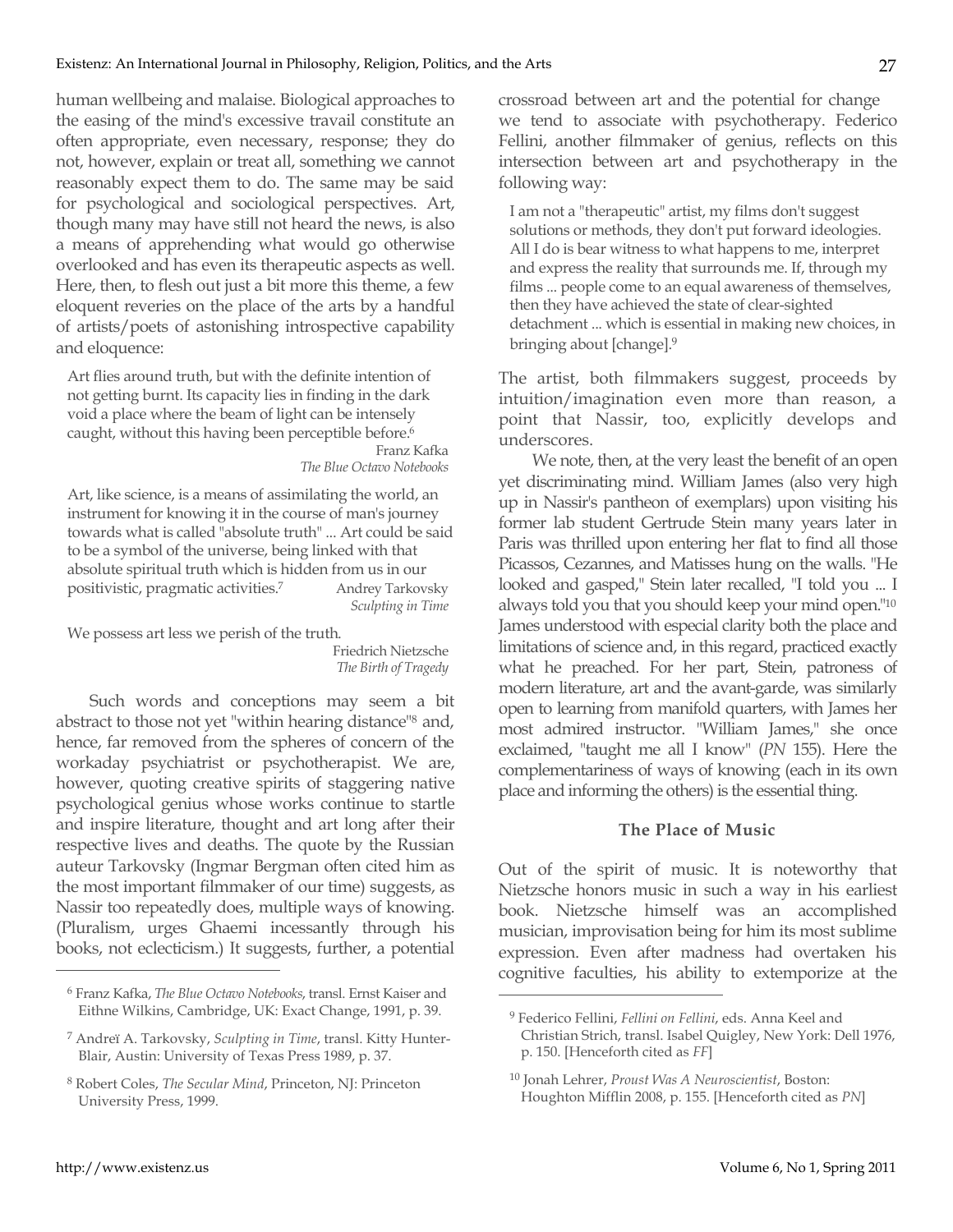piano persevered. ("That music may dispense with words and concepts," he exclaimed, "–oh what advantage she derives from that fact.") In his book, Nietzsche elaborates upon this esoteric theme:

Language can never adequately render the cosmic symbolism of music, because music stands in symbolic relation to the primordial contradiction and primordial pain in the heart of the primal unity, and therefore symbolizes a sphere which is beyond and prior to all phenomena. Rather, all phenomena, compared with it, are merely symbols: hence *language,* as the organ and symbol of phenomena, can never by any means disclose the innermost heart of music; language, in its attempts to imitate it, can only be in superficial contact with music; while all the eloquence of lyric poetry cannot bring the deeper significance of the latter one step nearer. [*BT* 55-6]

"Language," echoed Nietzsche's near-contemporary William James, "works against our perception of the truth."11 The word, to put it more cautiously, is by no means the only thing. Socrates, we recall, awaiting execution hears a voice that comes to him several times in a dream: "Socrates, practice music"—a mysterious nocturnal message not lost upon Nietzsche who discerned cracks in the philosopher's estimable life.

We do not, of course, mean to suggest that psychiatry forego reason or science for fine art or musicology but, rather, to uphold the multiple paths of inquiry into what it is to be human. "Beyond dogmatism," muses Ghaemi, "there is another possibility: perhaps there are two kinds of knowledge or twenty—each of them valid in its own realm" (*RF* 161). I have always found it a disquieting thought that both Freud and Jung, the gaping distance between them notwithstanding, shared an almost total lack of feeling for music; it seemed, in fact, a deficiency of which each man was even proud. For me, this strikes a cautionary note. There are places within the heart music, for example, reaches where the most grandiloquent theory or finely honed thought simply does not.

John Coltrane, a jazz artist of staggering depth and decency, cited Einstein as his greatest hero. It was Einstein's conception of relativity that especially intrigued him. Possessed by deeply spiritual yearnings and proclivities, he inquired assiduously into Islam, Jewish mysticism and Eastern thought. (Nassir, it is interesting to note, has a bit of Sufism in his family genealogy, something about which he is, I think, especially and justly proud.) Coltrane was fanatically aligned with the mission of speaking directly through music in a spiritually salutary way. In his book on Coltrane, New York Times music critic Ben Ratliff writes of

the story of a concentrated listener, opening jazz up to influences beyond its periphery ... There is a thoughtful musician's establishing of a new kind of intellectual seriousness in jazz ... There is a mystic's keen sensitivity for the sublime, which runs like a secret river under American culture—the meditative and semierotic aesthetic of endurance, of repetition, of ecstatic religion ... And, to judge from his song titles alone, his playing suggested an explorer's mapping of some sort of terra incognita—meditative inside, astrological outside.12

Especially intriguing is the way in which such "big mind" concerns commingle with the microscopic complexities of multiphonics and Coltrane's obsessive explorations of scales in his famous sheets of sound—"the next thing," Ratliff wryly observes, "to geekdom." Complementarity/plurality rather than blithe eclecticism, to repeat.

In a letter to a friend concerning Aaron Copland's *Music and Imagination*, a book that friend had lent him, Coltrane writes gracefully:

If I may, I would like to express a sincere hope that in the near future, a vigorous investigation of the materials presented in this book and others related will help cause an opening up of the ears that are still closed to the progressive music created by the independent thinking artist of today. When this is accomplished, I am certain that the owners of such ears will easily recognize the very vital and highly enjoyable qualities that exist in this music. I also feel that through such honest endeavour, the contributions of future creators will be more easily recognized, appreciated and enjoyed, particularly by the listener who may otherwise miss the point ... because of inhibitions, a lack of understanding, limited means of association, or other reasons.13

Misapprehension, inhibitions, limited means of association: attributes of the conventional mindset zealously protecting its familiar and well-trodden turf. Transposed into other realms, Coltrane might have easily been talking about orthodox responses to Nassir's work.

 $\overline{a}$ 

<sup>11</sup> William James, *The Principles of Psychology, Volume 1*, New York: Henry Holt and Company 1980, p. 241.

<sup>12</sup> Ben Ratliff, *Coltrane: The Story of a Sound*, New York: Farrar, Straus and Giroux 2007, p. 118.

<sup>13</sup> Eric Nisenson, Ascension: John Coltrane and His Quest, New York: St. Martin's Press 1993, p. 130.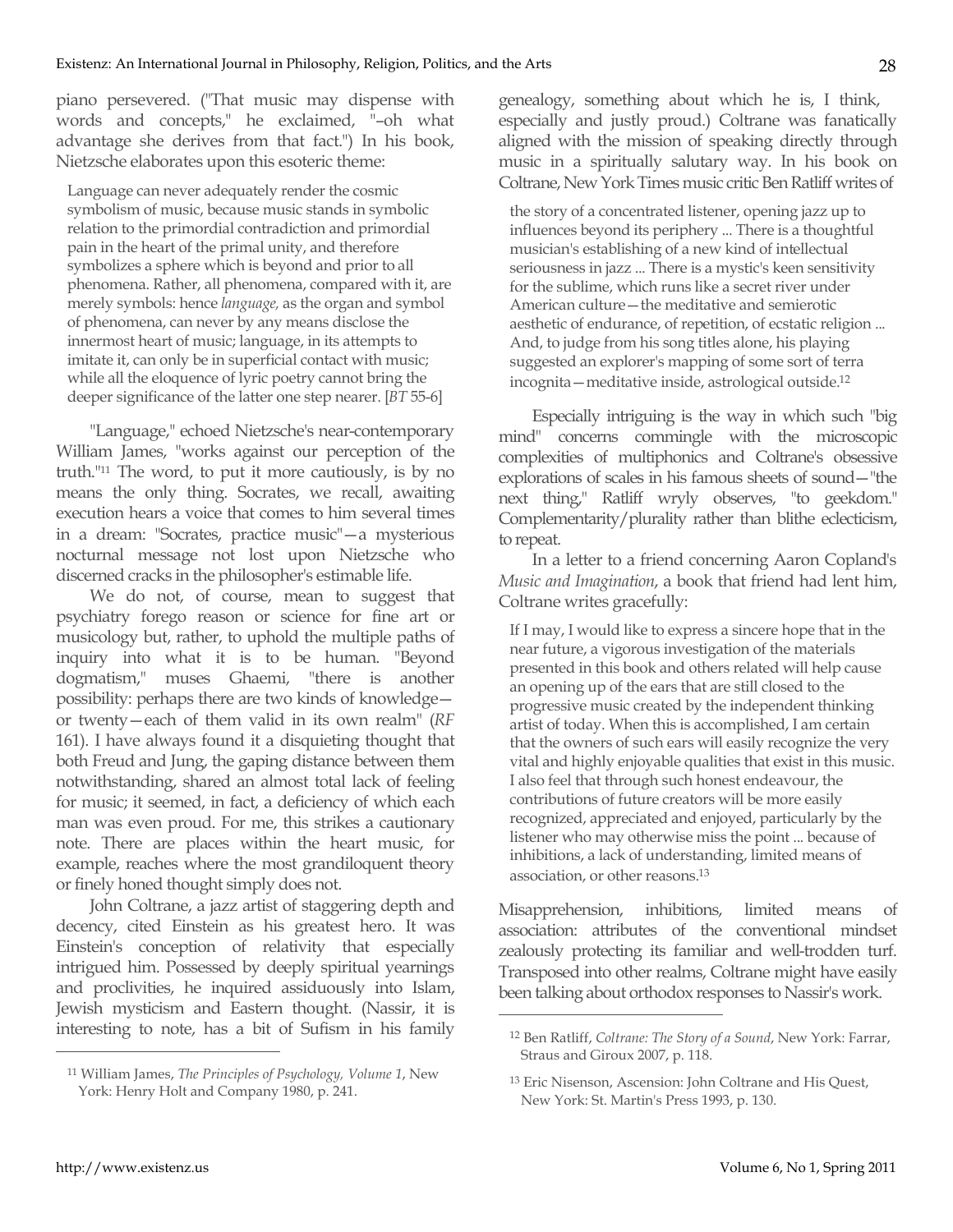#### **The Place of Humor**

There is a Jewish expression that goes like this: "Man thinks, God laughs." This notion eliciting the limits of logic and the place of humor also bears scrutiny. Walter Benjamin, the renowned literary critic, once commented that the key to an understanding of Kafka (the writer who he felt had above all others "mapped out the spiritual territory of the modern condition") could be found in the comic aspects of Jewish theology.14 A strange and counter-intuitive assertion given the Czech writer's extreme anxiety and despair and his recurring terror at the prospect of going mad: Kafka's diaries, letters and fiction by no means suggest a happy camper. Still, there is something to Benjamin's idea. Although Kafka neither completed nor published any of the three novels he wrote, his friends reported that when he begin to read from one of them aloud he could not get through even a single paragraph without bursting into uncontrollable laughter. There is, after all, something absurdly funny about this nocturnal writing seamlessly suspended between dream and reality. Kafka's darkened visions have, irrepressibly, hilarity about them as well.

Nietzsche, too, decries the leaden "spirit of gravity" that typifies, overwhelmingly, the scholastic scene. <sup>15</sup> "Scholarly oxen," he chides (*NP* 311). So much academic writing, let us admit it, is not exactly pleasurable to read. At a certain point, we deny the limits of reason in taking ourselves too seriously. ("One does not kill by anger," taunts Nietzsche's mouthpiece Zarathustra, "but by laughter.") Think of Chaplin's *Modern Times* and *The Great Dictator.* In a world that simply does not add up, humor may well be one of life's most salutary elixirs. It is intriguing and not wholly surprising that those individuals who have peered most persistently into the void (Allen Wheelis, perhaps, in our field; Woody Allen, certainly, in his) are often the ones who are funniest. Humor as a worthy response to life at the limits?

Even in the titling of chapters, Nassir manifests a penchant, even panache, for humor, provocation and irony: "The Perils of Open Mindedness," "So Many Theories, So Little Time," "Riding Madly in All Directions," Pharmacology Awry." "Don't bother consulting the Talmud to understand the Krebs cycle in cells," he informs us; "don't try to use the second law of thermodynamics to explain the creation of Adam." There is an unexpected lightness of expression throughout such an intellectually and theoretically rigorous work that fosters accessibility of oftentimes somewhat dense terrain. This is no small feat and quite unusual in a book such as this. Intellectual rigor conjoined with fanciful language and wit: the tension of opposites and paradox of things, once again. Remember Coltrane? We are still speaking to matters of style and character.

### **Existential Psychotherapy**

And it seems to me that what we might call existential psychotherapy has much to do with life at the limits. Individuals seeking existential psychotherapy have reached not infrequently the boundary points of their known worlds of experience. These boundary points, one might say, symbolize the borderlands of equanimity and knowledge, places of unknowing that—in contrast to the reigning approaches—are given to a different sort of scrutiny and invoke a different category of response. What happens when the frail human specimen approaches the limits of her or his system and stares into the cosmic expanse or cosmic void? "Horror," suggests Nietzsche, as now "logic coils up" and "bites its own tail." The problem here is not biological or behavioral or social but, rather, ontological and, hence, pervasively human. Psychopharmacology will not be of use save the amelioration of "symptoms" (fear, trembling and despair) that are themselves the consequence of greater purview rather than psychiatric illness per se. Jaspers sets forth concisely the human dilemma:

Deprived of his world by the crisis, man has to reconstruct if from the beginning ... There opens to him the supreme possibility of freedom, which he has to grasp even in the face of impossibility, with the alternative of sinking into nullity. [*MM* 194]

The risks are great, the precipice daunting. It would be a great boon if the providers on hand did not aggravate things by placing the one who suffers on too narrow or, alternatively, eclectically sagging a Procrustean bed.

A client of mine, a college student, publishes an essay about psychotherapy and encounter, articulating

<sup>14</sup> Robert Alter, *Necessary Angels: Tradition and Modernity in Kafka, Benjamin, and Scholem*, Cambridge, MA: Harvard University Press, 1991.

<sup>15</sup> Friedrich Nietzsche, "Thus Spake Zarathustra: A Book for All and None," in Walter Kaufmann, ed., *The Portable Nietzsche*, New York: Viking Press 1954, pp. 103-439, here p. 303. [Henceforth cited as *Z*]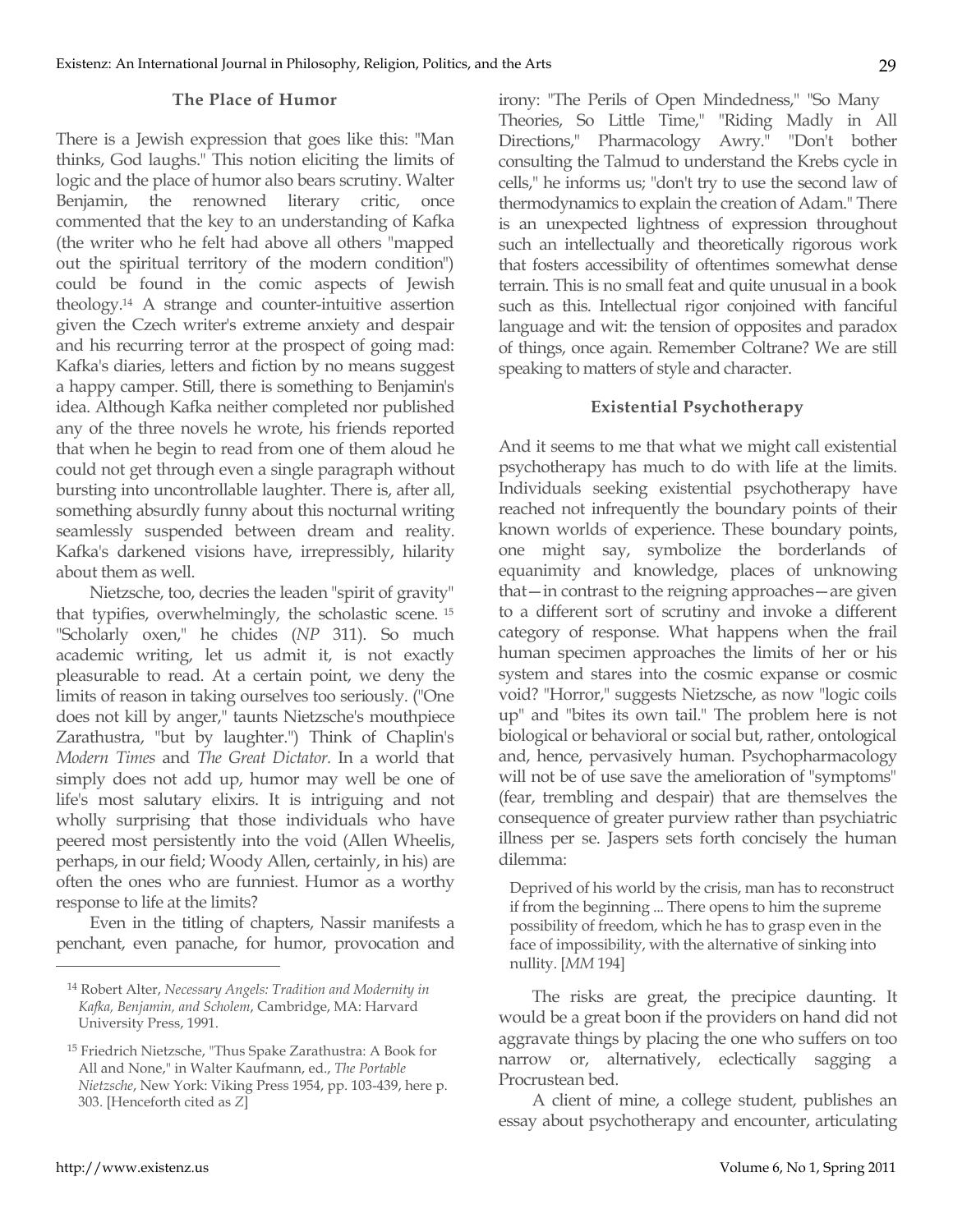at the very onset the extreme exasperation associated with having been met hitherto with only ill-fitting methods of approach and response:

By the time I met, Dr. Mendelowitz, I'd spent months sitting in identical rooms while the doctors tried to figure it out. These were rooms with two chairs, and some random imitations of Rothko paintings on the wall, more like a business office instead of a safe haven. Every week I would sit across from a different doctor and discuss my ever-shifting moods. Whenever I did finally say something to them, I'd look up and I'd find these strangers. They all had faces as blank as a new canvas, with nothing discernible behind their features.

These sessions felt like a trap, and the doctors all said the same thing. I was depressed and bipolar. It was as elementary as that ... a simple diagnosis treatable with the right medication ... I was hesitant to begin something I could depend on for the rest of my life. I knew there were other alternatives. I thought learning various religions would help but this course ended when I couldn't bring myself to believe in anything. It just didn't *feel* right ... I fell into further despair, the darkness closing in on me. The horizon looked menacing and foreboding and I gave in to everything the psychiatrists said. I began taking Seroquel and it seemed like I was on the right track, but my existential questions didn't stop. Once I even went into the woods to be alone, much like an animal does when it senses its own death. I took a folding knife with me and I sat on a log, staring off into nothingness.<sup>16</sup>

Setting aside for the moment the choice of psychopharmacological agent (the antipsychotic was, in fact, prescribed alongside a mood stabilizer and antidepressant), we discern in retrospect that the various clinicians erred in their assessment. Allegedly racing thoughts were here not an indication of mania but, rather, the pronounced self-inquiry and agitation of a sensitive young man quite legitimately (given the unavailability of suitable interlocutors) nearing the end of a rope. In the quotation that begins this commentary, Nietzsche suggests that we must stretch ourselves to become who we are, bridging an abyss such that counsel—at times mere accompaniment—may be more-or-less requisite. We can all remember the euphoria experienced when we first met our own mentors, professional guides, so to speak, through our personal and disciplinary struggles and travails.

What is interesting is the manner in which the truth-taking stare into life at the limits (the periphery of known treatments and worlds) to which Nietzsche and Jaspers properly point catalyzes in the client a renewed willfulness in finding something else or more. It is upon running into Camus's essay *The Myth of Sisyphus* in a bookstore (serendipity may have also its place) that he is motivated once more to seek more meaningful help:

It was then that I knew that the traditional form of counseling wasn't working for me. I needed to find an alternative form of treatment. I had heard of "existential psychotherapy" through books I had read. I decided to look it up online. Only one psychologist came up. [*SL* 109]

And, so, a young man pushed very nearly to the limit steps back from the ledge in order to find a way through inward turbulence and outward misconstrual:

Our first meeting stands out in my mind vividly. He was a tall, slender man, with a tranquil face and a joyful disposition. His voice was soft, and peaceful. He asked me to come into his office. The first thing he said wasn't the typical, "So, what can I do for you?" All he said was, "Tell me about yourself." [*SL* 109]

It is noteworthy that the client's resolve in persevering in his search for effective help occurs on the brink of hinted thoughts, even an implied plan, of suicide. Suicide may be a final desperate act when avowed experts and supports, effectively, do not hear. It is the paradoxical tension, once again, between existential polarities we duly note: both alternatives are possible.

Nassir's writing investigates doggedly the overreaching of things: of those practitioners of BPS eclecticism and the various psychotherapies fully convinced of the correctness of their likewise circumscribed epistemologies and techniques. (Nassir has expressed to me privately his impression that bipolar disorders are under- rather than overdiagnosed, and I can well believe this is true. At the same time, his writing points in a quite sophisticated way to states of being/suffering that might be better met with more existentially-oriented approaches to psychotherapy if only such approaches could be expediently found. He is inspired here, once again, by Jaspers, and Leston Havens too.) We are here dealing, to repeat, in realms that have little to do with biology or conventional approaches to psychotherapy, though it is important that biological etiologies be considered (something that existential-humanistic psychologists are, unfortunately, often loathe to do) even as one moves into these vaguer yet sometimes more fitting ontological

<sup>16</sup> Timothy Francis Urban, "The Sweet Life," in *View from the Bed, View from the Bedside*, eds. Heather Tosteson, Phyllis A. Langton, and Charles D. Brockett, Decatur, GA: Wising Up Press 2010, pp. 108-111, here p. 108. [Henceforth cited as *SL*]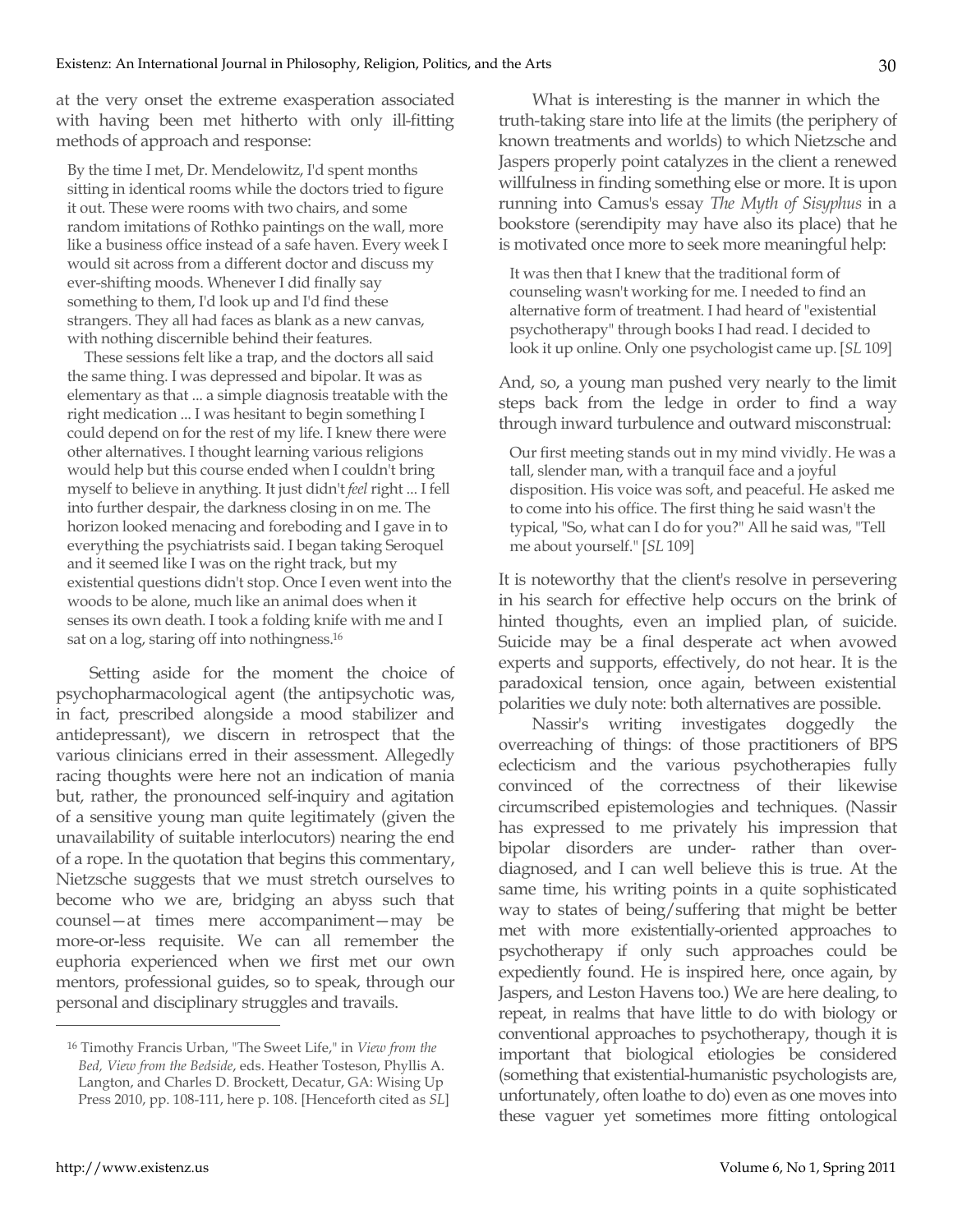realms. Ghaemi is arguing, the astute reader gradually discerns, for rarified approaches to both disciplines disciplines that, while irremediably interrelated, may be far more different from one another than one might think. It is an auspicious sign that the client clings to his own words—"despair" rather than "depression"; "nothingness"; "menacing and foreboding horizons"—in articulating his distress. Clearly, this is not science, though there is no reason whatever why existentiallyoriented psychotherapists should not be more interested in the biological domains.

Martin Buber, who saw human beings as creatures of the "between," speaks of "healing through meeting."17 This is not, to be sure, a scientific category and even existential-humanistic psychotherapists effect it less convincingly or often than one might expect or hope. Still, there is something elevating in this poetic idea. Nassir's devotion to and continued honoring of his own mentors is both moving and instructive in this regard; I can, in turn, recall many conversations with my own mentor very nearly verbatim decades later—so profound was the encounter no less than the underlying need by which it had been engendered. Really, it is a not wholly dissimilar need that characterizes the client:

It was the first time I felt like I could let my guard down. A weight lifted from my shoulders.

When I left his office, I felt overjoyed and uplifted ... My gut was no longer churning. For the first time in a while I could look at my surroundings without a care in the world. I could just be. The experience was serene. I was a *tabula rasa* waiting to experience the world. [*SL* 110]

This is by not to suggest that "healing through meeting" is the alpha and omega of change or that it is always experienced quite like this. Still, though, it happens, and here the client is a skillful enough writer to set down his feelings and thoughts. It is the encounter that catalyzes the courage to persevere and eventually change. Can empathy be taught, as Nassir suggests? I am not so sure. Ultimately, we are speaking to matters of attunement, qualities that may be more a function of sensitivity and character than learning. Certainly, though, irrespective of one's starting position, movement should be possible.

And it strikes me that Nassir implies, indeed pulls for, this kind of psychotherapeutic endeavor—a call to conscience not only for psychiatrists but also for psychologists just as well. In these realms, what Nietzsche and James and Rank and May call "will" comes inexorably into play. Responsibility (*responseability*) is a foundational existential tenet in the struggle to fashion something worthy of one's prospects, world and self. My client expresses this insight in his closing lines as he anticipates the end of the therapeutic alliance and the continuation of his own journey through life:

Dr. Mendelowitz introduced me to a while new world. He helped me regain control. When I feel the impulse to cut, I go to a quiet place and close my eyes. I think about all the texts I've read and what they've taught me. My head becomes clear. I know Dr. Mendelowitz won't always be there for me, but I'll always be here for myself. Someday my mentor will fade from my sight. Everything is finite, and nothing lasts forever. We will always struggle and I know I will struggle in the future, but I can never let the darkness get in the way of *La Dolce Vita:* The Sweet Life. [*SL* 111]

The final reference, for those who may not know, recalls Fellini's famous film, *La dolce vita,* which, while depicting the vacuously self-indulgent lives of hangerson and celebrities in the limelight (the word *paparazzi*  was coined in this iconic work), considers also their dwindling prospects for finding a way forward or out.

And, so, we are returned one final time to what psychiatrists and psychologists have to learn form artwork of genius—a point that Nassir underscores emphatically as well. A few closing quotes, then, of existential insight by the Italian maestro Fellini:

I believe ... that what I care about most is the freedom of man, the liberation of the individual ... from the network of moral and social convention in which he believes, or rather in which he thinks he believes, [but] which encloses him and limits him and makes him seem narrower, smaller, ... even worse than he really is. If you really want me to turn teacher, then condense it with these words: be what you are ... discover yourself ... To me life is beautiful, for all its tragedy and suffering ... I am moved by it ... I do my best to share this way of feeling with others. [*FF* 157-8]

"Be what you are," "discover yourself": these are, patently, Nietzsche's exhortations as well.

Understand clearly, then, what our disciplines have to learn from artists and their art. Note, too, how artwork may itself assuage loneliness as it opens eyes and stirs passions, even pointing beyond itself to the prospects for encounter, even meaning, once again.

Our trouble, as modern[s], is loneliness, and this begins in the very depths of our being. No public celebration or political symphony can hope to be rid of it. Only between

<sup>17</sup> Martin Buber, *Pointing the Way*, transl. Maurice S. Friedman, New York: Harper Torchbooks 1963, p. 94.